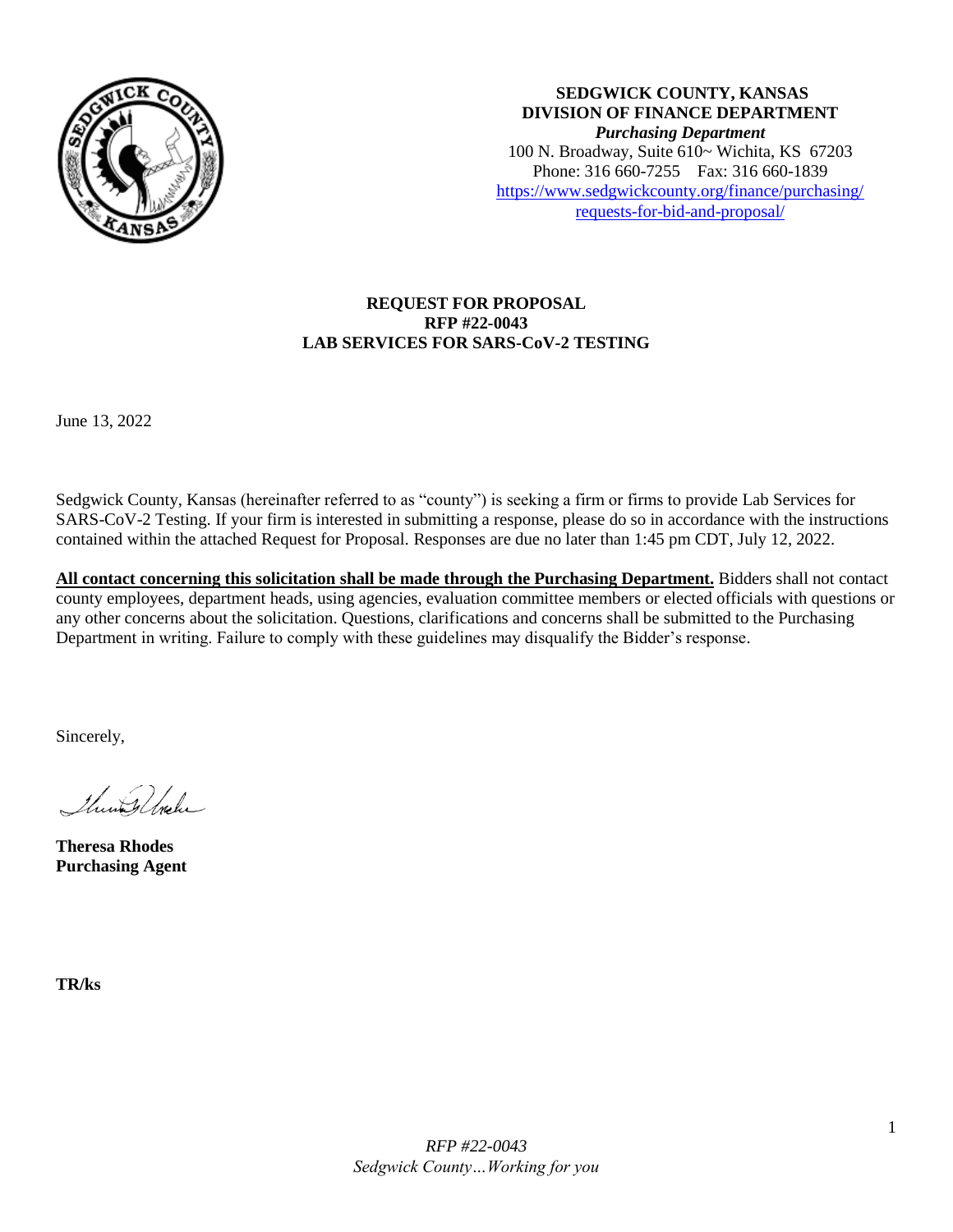#### **Table of Contents**

- <span id="page-1-0"></span>**I. [About this Document](#page-2-0)**
- <span id="page-1-1"></span>**II. [Background](#page-2-1)**
- <span id="page-1-2"></span>**III. [Project Objectives](#page-2-2)**
- <span id="page-1-3"></span>**IV. [Submittals](#page-2-3)**
- <span id="page-1-4"></span>**V. [Scope of Work](#page-3-0)**
- <span id="page-1-5"></span>**VI. [Sedgwick County's Responsibilities](#page-3-1)**
- <span id="page-1-10"></span><span id="page-1-9"></span><span id="page-1-8"></span><span id="page-1-7"></span><span id="page-1-6"></span>**VII. [Proposal Terms](#page-3-2)**
	- **A. [Questions and Contact Information](#page-4-0)**
	- **B. [Minimum Firm Qualifications](#page-4-1)**
	- **C. [Evaluation](#page-4-2) Criteria**
	- **D. [Request for Proposal Timeline](#page-5-0)**
	- **E. [Contract Period and Payment Terms](#page-5-1)**
	- **F. [Insurance Requirements](#page-5-2)**
	- **G. [Indemnification](#page-6-0)**
	- **H. [Confidential Matters and Data Ownership](#page-7-0)**
	- **I. [Proposal Conditions](#page-7-1)**
- <span id="page-1-15"></span><span id="page-1-14"></span><span id="page-1-13"></span><span id="page-1-12"></span><span id="page-1-11"></span>**VIII. [Required Response Content](#page-8-0)**
- <span id="page-1-16"></span>**IX. [Response Form](#page-9-0)**
- <span id="page-1-17"></span>**X. [Scope of Work Checklist](#page-10-0)**
- <span id="page-1-18"></span>**XI. [Operations Form](#page-11-0)**
- <span id="page-1-19"></span>**XII. [HIPAA RULES](#page-12-0)**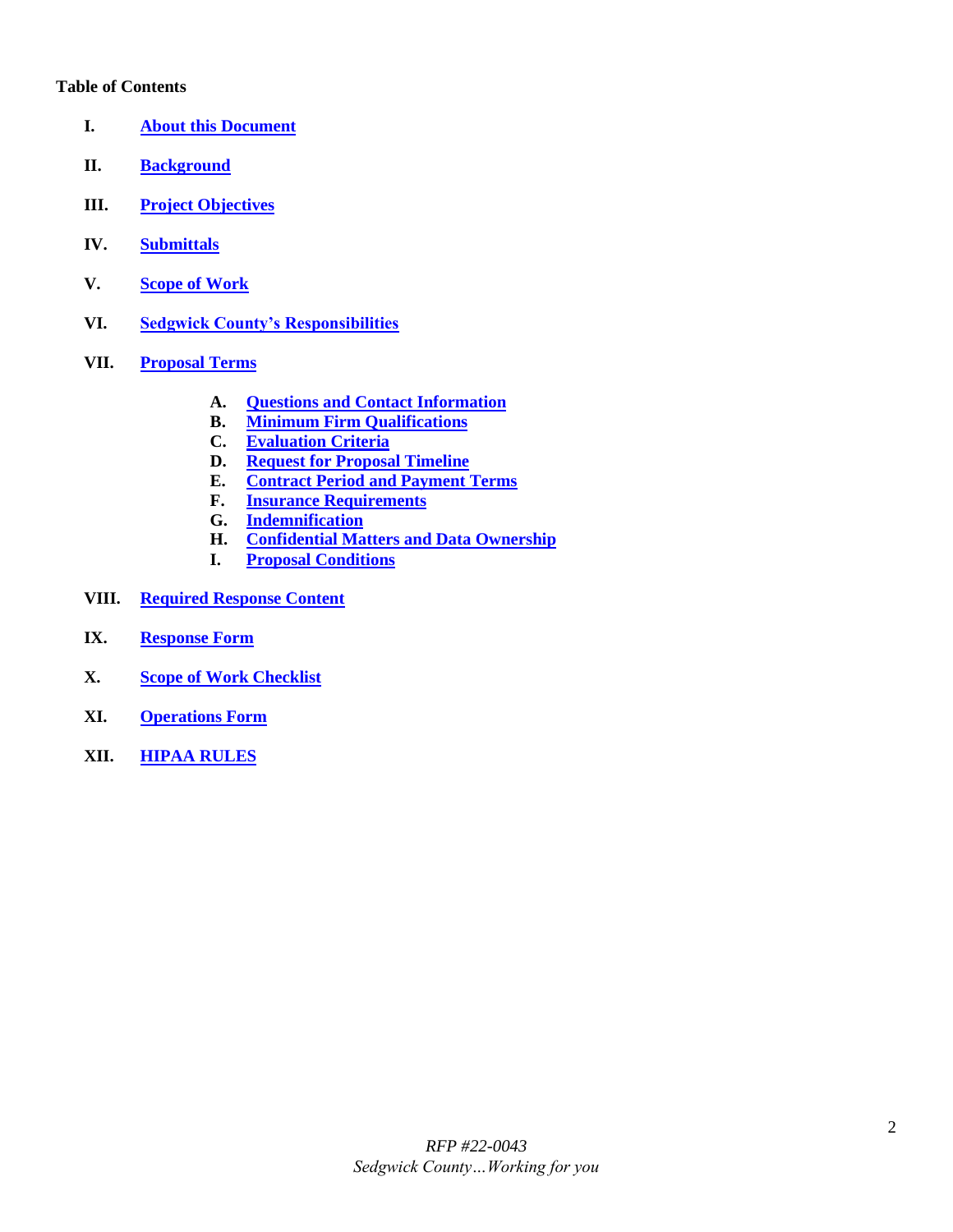# <span id="page-2-0"></span>**I. [About this Document](#page-1-0)**

This document is a Request for Proposal. It differs from a Request for Bid or Quotation in that the county is seeking a solution, as described on the cover page and in the following Background Information section, not a bid or quotation meeting firm specifications for the lowest price. As such, the lowest price proposed will not guarantee an award recommendation. As defined in Charter Resolution No. 68, Competitive Sealed Proposals will be evaluated based upon criteria formulated around the most important features of the product(s) and/or service(s), of which quality, testing, references, service, availability or capability, may be overriding factors, and price may not be determinative in the issuance of a contract or award. The proposal evaluation criteria should be viewed as standards that measure how well a vendor's approach meets the desired requirements and needs of the county. Criteria that will be used and considered in evaluation for award are set forth in this document. The county will thoroughly review all proposals received. The county will also utilize its best judgment when determining whether to schedule a pre-proposal conference, before proposals are accepted, or meetings with vendors, after receipt of all proposals. A Purchase Order/Contract will be awarded to a qualified vendor submitting the best proposal. **Sedgwick County reserves the right to select, and subsequently recommend for award, the proposed service(s) and/or product(s) which best meets its required needs, quality levels and budget constraints**.

The nature of this work is for a public entity and will require the expenditure of public funds and/or use of public facilities, therefore the successful proposer will understand that portions (potentially all) of their proposal may become public record at any time after receipt of proposals. Proposal responses, purchase orders and final contracts are subject to public disclosure after award. All confidential or proprietary information should be clearly denoted in proposal responses and responders should understand this information will be considered prior to release, however no guarantee is made that information will be withheld from public view.

## <span id="page-2-1"></span>**II. [Background](#page-1-1)**

Sedgwick County, located in south-central Kansas, is one of the most populous of Kansas' 105 counties with a population estimated at more than 514,000 persons. It is the sixteenth largest in area, with 1,008 square miles, and reportedly has the second highest per capita wealth among Kansas' counties. Organizationally, the county is a Commission/Manager entity, employs nearly 2,500 persons, and hosts or provides a full range of municipal services, e.g. – public safety, public works, criminal justice, recreation, entertainment, cultural, human/social, and education.

SARS-CoV-2 is the virus that causes COVID-19 disease. The Sedgwick County Health Department (SCHD) laboratory can process internally up to 400 respiratory samples for SARS-CoV-2 testing per week. Beyond that, if there is an increased demand for testing, other laboratory services will be needed.

#### <span id="page-2-2"></span>**III. [Project Objectives](#page-1-2)**

Sedgwick County, Kansas (hereinafter referred to as "county") is seeking a firm or firms to provide Lab Services for SARS-CoV-2 testing. The following objectives have been identified for this contract:

- 1. Acquire lab services for SARS-CoV-2 testing meeting the parameters, conditions and mandatory requirements presented in the document.
- 2. Establish contract pricing with the vendor that has the best proven "track-record" in performance, service and customer satisfaction.
- <span id="page-2-3"></span>3. Acquire lab services for SARS-CoV-2 testing with the most advantageous overall cost to the county, including factors such as specimen transport, results reporting, and specimen processing costs.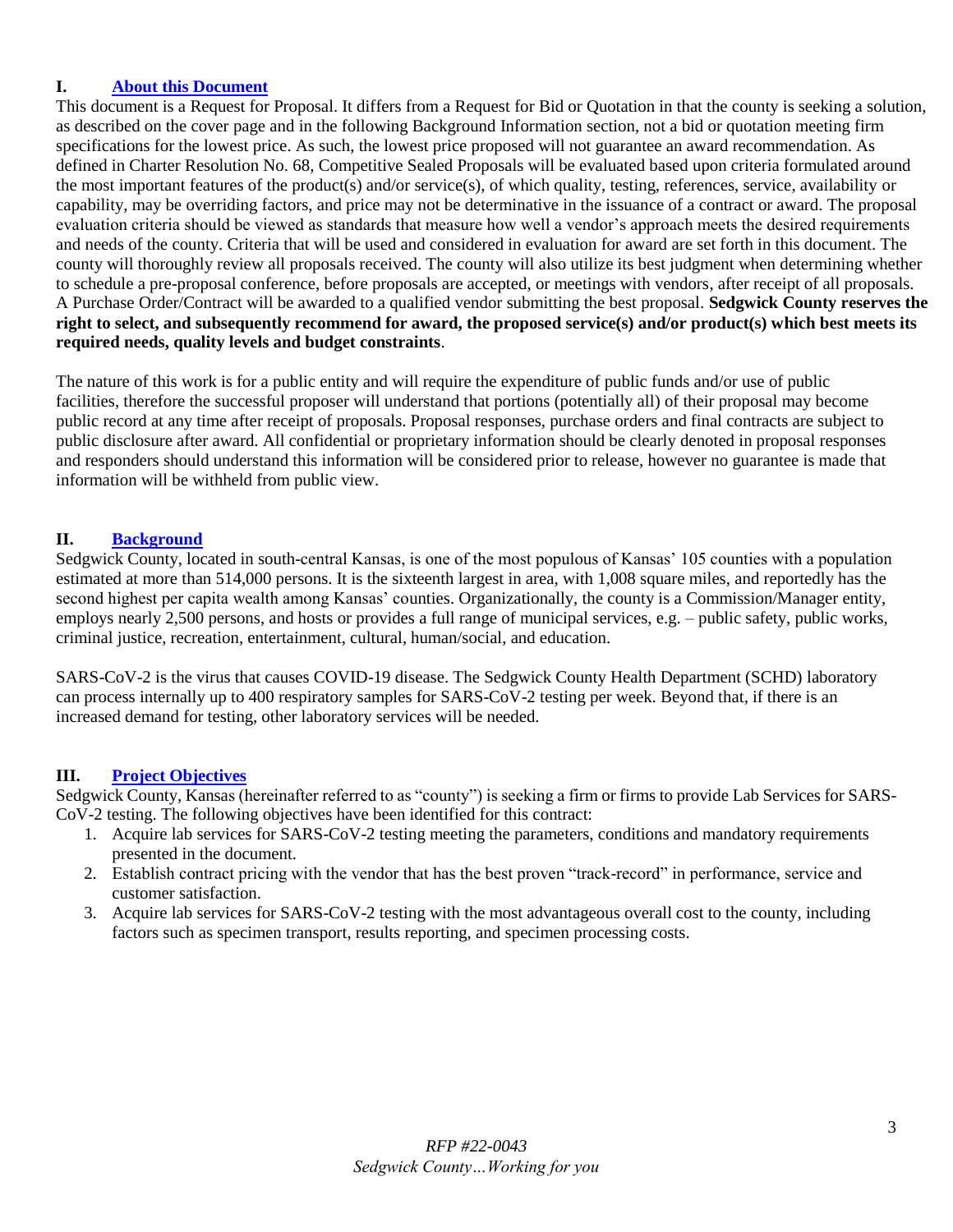# **IV. [Submittals](#page-1-3)**

Carefully review this Request for Proposal. It provides specific technical information necessary to aid participating firms in formulating a thorough response. Should you elect to participate, submit via email to [purchasing@sedgwick.gov](mailto:purchasing@sedgwick.gov)

SUBMITTALS are due **NO LATER THAN 1:45 pm CDT, TUESDAY, July 12, 2022**. Late or incomplete responses will not be accepted and will not receive consideration for final award. Vendor is responsible for verifying that their proposal has been received by Sedgwick County Purchasing Department.

Proposal responses will be acknowledged and read into record at Bid Opening, which will occur at 2:00 pm CDT on the due date. No information other than the respondent's name will be disclosed at Bid Opening. If you would like to listen in as these are read into the record, please dial our Meet Me line @ (316) 660-7271 at 2:00 pm.

## **V. [Scope of Work](#page-1-4)**

These are items needed for effective Lab Services:

- <span id="page-3-0"></span>• Lab will process between  $400 - 5{,}000$  samples per week for SARS-CoV-2 testing and ability to rapidly adjust to fluctuating levels of specimens for processing. SCHD will notify of the need for laboratory services no less than two (2) business days in advance.
- Lab will provide multiplex testing that includes SARS-CoV-2 and influenza A and B.
- Lab will provide confirmatory nucleic acid amplification testing (such as PCR) for SARS-CoV-2.
- Lab will provide 24 hour turnaround time for results from sample collection to patient receiving results. If specimens are collected on Saturday or Sunday, turnaround time for patients to receive results will be by six (6) pm on Monday.
- Lab will be responsible for picking up specimens for testing.
- Lab will be responsible for reporting to applicable federal and state health authorities regarding test results.
- Lab will provide specimen kits for collection.
- Lab will provide shipping containers with proper biohazard labeling.
- Lab will connect electronically to the Kansas Department of Health and Environment/Kansas Health and Environmental Laboratories for reporting.
- Lab will report invalid samples or processing to SCHD within one (1) day.
- Lab runs samples daily Monday through Friday and can also run on Saturday (upon request given five (5) business days in advance).
- Lab will provide electronic patient registration system for patients to pre-register prior to arriving at the testing site.
- Lab will provide access to test results for all patients to SCHD.
- Lab will provide to SCHD the ability to electronically or manually batch upload patient results to SCHD electronic health record system, Athena.
- Lab staff will be available for technical issue resolution within one business day for non-urgent and within one (1) hour for urgent issues.
- Lab staff will attend planning and after action meetings with SCHD with five (5) business day notice if non-urgent and within one (1) business day if urgent.

# **VI. [Sedgwick County's Responsibilities](#page-1-5)**

.

- <span id="page-3-1"></span> Provide information, as legally allowed, in possession of the county, which relates to the county's requirements or which is relevant to this project.
- <span id="page-3-2"></span> Designate a person to act as the County Contract Manager with respect to the work to be performed under this contract.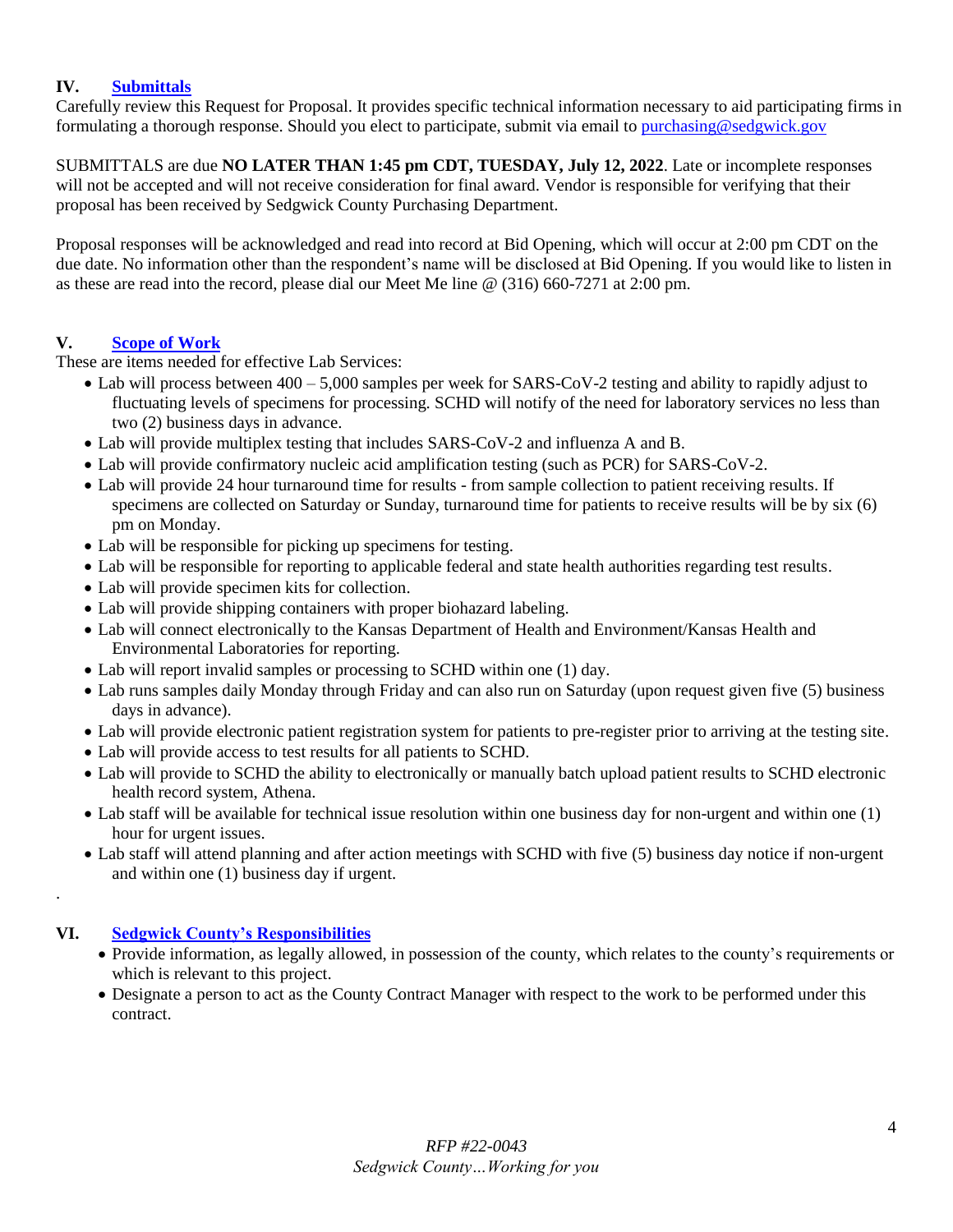# <span id="page-4-0"></span>**VII. [Proposal Terms](#page-1-6)**

# A. [Questions and Contact Information](#page-1-7)

Any questions regarding this document must be submitted in writing to Theresa Rhodes at [Theresa.Rhodes@sedgwick.gov](mailto:Theresa.Rhodes@sedgwick.gov) by 5:00 pm CDT, June 20, 2022. Any questions of a substantive nature will be answered in written form as an addendum and posted on the purchasing website at

<https://www.sedgwickcounty.org/finance/purchasing/requests-for-bid-and-proposal/> under the Documents column associated with this RFP number by 5:00 pm CDT, June 24, 2022. Firms are responsible for checking the website and acknowledging any addenda on their proposal response form.

#### <span id="page-4-1"></span>B. Minimum Firm [Qualifications](#page-1-8)

This section lists the criteria to be considered in evaluating the ability of firms interested in providing the service(s) and/or product(s) specified in this Request for Proposal. Firms must meet or exceed theses qualifications to be considered for award. Any exceptions to the requirements listed should be clearly detailed in proposer's response. Proposers shall:

- 1. Have a minimum of one (1) year of experience in providing services similar to those specified in this RFP.
- 2. Have an understanding of industry standards and best practices.
- 3. Have experience in managing projects of comparable size and complexity to that being proposed.
- 4. Have knowledge of and comply with all currently applicable, and as they become enacted during the contract term, federal, state and local laws, statutes, ordinances, rules and regulations. All laws of the State of Kansas, including CLIA certification, HIPAA compliance, and compliance with laboratory reporting to the Kansas Department of Health and Environment, whether substantive or procedural, shall apply to the contract, and all statutory, charter, and ordinance provisions that are applicable to public contracts in the county shall be followed with respect to the contract.
- 5. Prior work with municipal and county government experience is desired, however, the county will make the final determination based on responses received and the evaluation process.
- 6. Have the capacity to acquire all bonds, escrows or insurances as outlined in the terms of this RFP.
- 7. Provide laboratory supervision (as required by CLIA) and quality control procedures
- 8. Provide timely responses for inquiries regarding specimens and/or testing by SCHD.
- 9. Have appropriate material, equipment and labor to perform specified services.

#### <span id="page-4-2"></span>C. [Evaluation](#page-1-9) Criteria

The selection process will be based on the responses to this RFP. County staff will judge each response as determined by the scoring criteria below. Purchasing staff are not a part of the evaluation committee.

| Component                                  | Points |
|--------------------------------------------|--------|
| A. Responses to Operations Form            | 30     |
| B. Ability to meet or exceed scope of work | 25     |
| C. Qualifications and expertise            | 25     |
| D. References                              | 10     |
| $E.$ Pricing*                              | 10     |
| <b>Total Points</b>                        | 100    |

Assume the following cost proposals **(examples only)**

- A. \$50,000.00
- B. \$38,000.00
- C. \$49,000.00

Company B with a total price of \$38,000.00 is the low offer. Take the low offer and divide each of the other offers into the low offer to calculate a percentage. This percentage is then multiplied by the number of points available for the cost. In this case, 10 points are allocated to cost.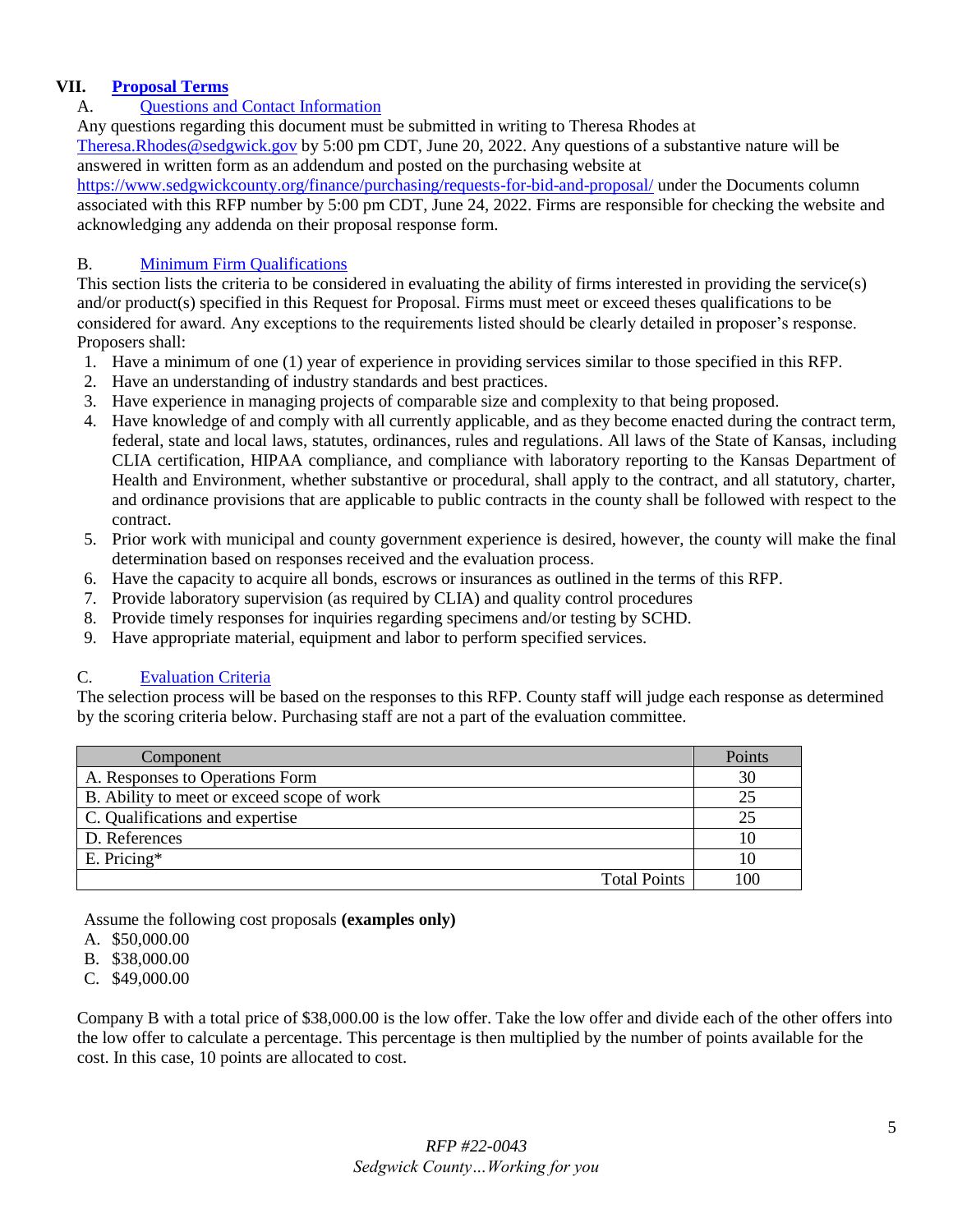| A. \$38,000.00 divided by \$50,000.00 = .76  | $.76*10$  | 7.6 points |
|----------------------------------------------|-----------|------------|
| B. \$38,000.00 divided by \$38,000.00 = 1.00 | $1.00*10$ | 10 points  |
| C. \$38,000.00 divided by \$49,000.00= .77   | $.77*10$  | 7.7 points |

Any final negotiations for services, terms and conditions will be based, in part, on the firm's method of providing the service and the fee schedule achieved through discussions and agreement with the county's review committee. The county is under no obligation to accept the lowest priced proposal and reserves the right to further negotiate services and costs that are proposed. The county also reserves the sole right to recommend for award the proposal and plan that it deems to be in its best interest.

The county reserves the right to reject all proposals. All proposals, including supporting documentation shall become the property of Sedgwick County. All costs incurred in the preparation of this proposal shall be the responsibility of the firm making the proposals. Sedgwick County reserves the right to select, and subsequently recommend for award, the proposed service which best meets its required needs, quality levels and budget constraints.

# <span id="page-5-0"></span>D. [Request for Proposal Timeline](#page-1-9)

The following dates are provided for information purposes and are subject to change without notice. Contact the Purchasing Department at (316) 660-7255 to confirm any and all dates**.**

| Distribution of Request for Proposal to interested parties       | June 13, 2022                 |
|------------------------------------------------------------------|-------------------------------|
| Questions and clarifications submitted in writing by 5:00 pm CDT | June 20, 2022                 |
| Addendum Issued by 5:00 pm CDT                                   | June 24, 2022                 |
| Sealed Proposal due before 1:45 pm CDT                           | <b>July 12, 2022</b>          |
| <b>Evaluation Period</b>                                         | July 12, 2022 – July 22, 2022 |
| Board of Bids and Contracts Recommendation                       | <b>July 28, 2022</b>          |
| Board of County Commission Award                                 | <b>August 3, 2022</b>         |

# <span id="page-5-1"></span>E. [Contract Period and Payment Terms](#page-1-10)

A contractual period will begin following Board of County Commissioners (BoCC) approval of the successful firm(s) and continue for a period of two (2) years with two (2) one (1) year options to renew.

County may cancel its obligations herein upon thirty-day (30) prior written notice to the other party. It is understood that funding may cease or be reduced at any time, and in the event that adequate funds are not available to meet the obligations hereunder, either party reserves the right to terminate this agreement upon thirty (30) days prior written notice to the other. Payment will be remitted following receipt of monthly detailed invoice.

# Payment and Invoice Provisions

[https://www.sedgwickcounty.org/media/39239/payment\\_and\\_invoice\\_provisions.pdf](https://www.sedgwickcounty.org/media/39239/payment_and_invoice_provisions.pdf)

# <span id="page-5-2"></span>F. [Insurance Requirements](#page-1-11)

Liability insurance coverage indicated below must be considered as primary and not as excess insurance. If required, contractor's professional liability/errors and omissions insurance shall (i) have a policy retroactive date prior to the date any professional services are provided for this project, and (ii) be maintained for a minimum of three (3) years past completion of the project. Contractor shall furnish a certificate evidencing such coverage, with county listed as an additional insured including both ongoing and completed operations, except for professional liability, workers' compensation and employer's liability. **Certificate shall be provided prior to award of contract.** Certificate shall remain in force during the duration of the project/services and will not be canceled, reduced, modified, limited, or restricted until thirty (30) days after county receives written notice of such change. All insurance must be with an insurance company with a minimum BEST rating of A-VIII and licensed to do business in the State of Kansas **(must be acknowledged on the bid/proposal response form).**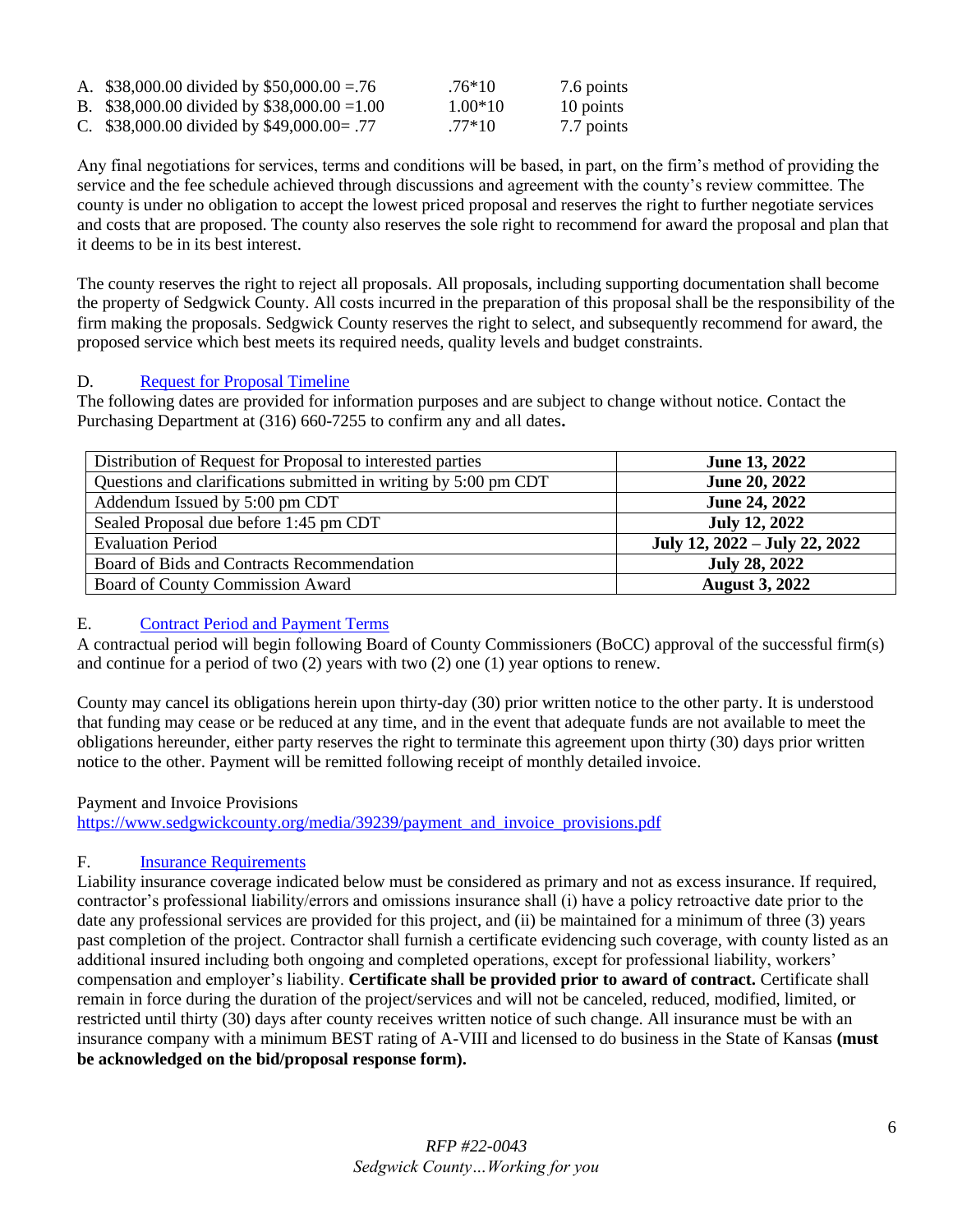**NOTE:** If any insurance is subject to a deductible or self-insured retention, written disclosure must be included in your proposal response and also be noted on the certificate of insurance.

It is the responsibility of contractor to require that any and all approved subcontractors meet the minimum insurance requirements.

| <b>Workers' Compensation:</b>                                                      |                |
|------------------------------------------------------------------------------------|----------------|
| Applicable coverage per State Statutes                                             |                |
| <b>Employer's Liability Insurance:</b>                                             | \$500,000.00   |
| Commercial General Liability Insurance (on form CG 00 01 04 13 or its equivalent): |                |
| <b>Each Occurrence</b>                                                             | \$1,000,000.00 |
| General Aggregate, per project                                                     | \$2,000,000.00 |
| Personal Injury                                                                    | \$1,000,000.00 |
| Products and Completed Operations Aggregate                                        | \$2,000,000.00 |
| <b>Automobile Liability:</b>                                                       |                |
| Combined single limit                                                              | \$500,000.00   |
| <b>Umbrella Liability:</b>                                                         |                |
| Following form for both the general liability and automobile                       |                |
| $X$ <sub>_</sub> Required / ___ Not Required                                       |                |
| Each Claim                                                                         | \$1,000,000.00 |
| Aggregate                                                                          | \$1,000,000.00 |
| Professional Liability/ Errors & Omissions Insurance:                              |                |
| $X$ Required / $\sim$ Not Required                                                 |                |
| Each Claim                                                                         | \$1,000,000.00 |
| Aggregate                                                                          | \$1,000,000.00 |
| <b>Pollution Liability Insurance:</b>                                              |                |
| Required / <u>X</u> Not Required                                                   |                |
| Each Claim                                                                         | \$1,000,000.00 |
| Aggregate                                                                          | \$1,000,000.00 |

#### *Special Risks or Circumstances:*

*Entity reserves the right to modify, by written contract, these requirements, including limits, based on the nature of the risk, prior experience, insurer, coverage, or other special circumstances.*

# **IF CONTRACTOR IS PROVIDING CONSTRUCTION SERVICES:**

*In addition to the above coverages, contractor shall also provide the following:*

<span id="page-6-0"></span>

| <b>Builder's Risk Insurance:</b> | In the amount of the initial Contract Sum, plus the value of subsequent        |
|----------------------------------|--------------------------------------------------------------------------------|
|                                  | modifications and cost of materials supplied and installed by others,          |
|                                  | comprising the total value for the entire Project on a replacement cost basis  |
|                                  | without optional deductibles. Entity, contractor, and all Subcontractors shall |
|                                  | be included as named insured's.                                                |
|                                  |                                                                                |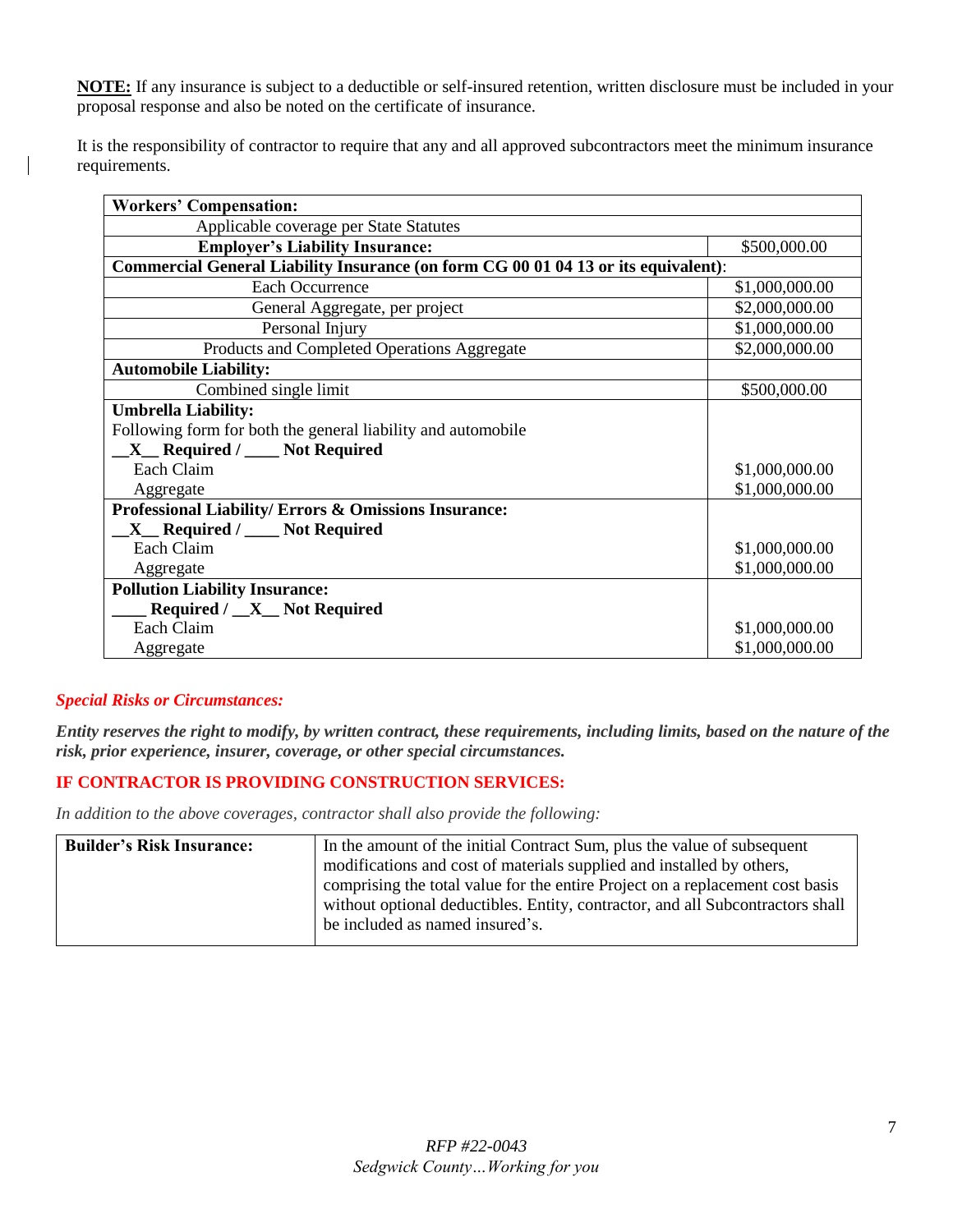# G. [Indemnification](#page-1-12)

To the fullest extent of the law, the provider, its subcontractor, agents, servants, officers or employees shall indemnify and hold harmless Sedgwick County, including, but not limited to, its elected and appointed officials, officers, employees and agents, from any and all claims brought by any person or entity whatsoever, arising from any act, error, or omission of the provider during the provider's performance of the agreement or any other agreements of the provider entered into by reason thereof. The provider shall indemnify and defend Sedgwick County, including, but not limited to, its elected and appointed officials, officers, employees and agents, with respect to any claim arising, or alleged to have arisen from negligence, and/or willful, wanton or reckless acts or omissions of the provider, its subcontractor, agents, servants, officers, or employees and any and all losses or liabilities resulting from any such claims, including, but not limited to, damage awards, costs and reasonable attorney's fees. This indemnification shall not be affected by any other portions of the agreement relating to insurance requirements. The provider agrees that it will procure and keep in force at all times at its own expense insurance in accordance with these specifications.

## <span id="page-7-0"></span>H. [Confidential Matters and Data Ownership](#page-1-13)

The successful proposer agrees all data, records and information, which the proposer, its agents and employees, which is the subject of this proposal, obtain access, remains at all times exclusively the property of Sedgwick County. The successful proposer agrees all such data, records, plans and information constitutes at all times proprietary information of Sedgwick County. The successful proposer agrees that it will not disclose, provide, or make available any of such proprietary information in any form to any person or entity. The patient data is considered protected health information and is covered under HIPAA and applicable state statutes and regulations on infectious disease reporting to the State of Kansas. In addition, the successful proposer agrees it will not use any names or addresses contained in such data, records, plans and information for the purpose of selling or offering for sale any property or service to any person or entity who resides at any address in such data. In addition, the successful proposer agrees it will not sell, give or otherwise make available to any person or entity any names or addresses contained in or derived from such data, records and information for the purpose of allowing such person to sell or offer for sale any property or service to any person or entity named in such data. Successful proposer agrees it will take all reasonable steps and the same protective precautions to protect Sedgwick County's proprietary information from disclosure to third parties as with successful proposer's own proprietary and confidential information. Proposer agrees that all data, regardless of the form that is generated as a result of this Request for Proposal is the property of Sedgwick County.

<span id="page-7-1"></span>I. [Proposal Conditions](#page-1-14)

<https://www.sedgwickcounty.org/media/31338/proposal-terms-conditions.pdf>

General Contract Provisions

<https://www.sedgwickcounty.org/media/31337/general-contractual-provisions.pdf>

Mandatory Contract Provisions

<https://www.sedgwickcounty.org/media/31336/mandatory-contractual-provisions.pdf>

Independent Contractor

<https://www.sedgwickcounty.org/media/54780/independent-contractor-addendum.pdf>

Sample Contract <https://www.sedgwickcounty.org/media/39236/sample-contract.pdf>

Federal Certifications Addendum Sedgwick County

[https://www.sedgwickcounty.org/media/59719/federal-certifications-addendum-updated-for-changes-to-ug-11-12-2020](https://www.sedgwickcounty.org/media/59719/federal-certifications-addendum-updated-for-changes-to-ug-11-12-2020-no-signature-line.pdf) [no-signature-line.pdf](https://www.sedgwickcounty.org/media/59719/federal-certifications-addendum-updated-for-changes-to-ug-11-12-2020-no-signature-line.pdf)

Suspension and Debarment

<https://www.sedgwickcounty.org/finance/purchasing/suspension-and-debarment/>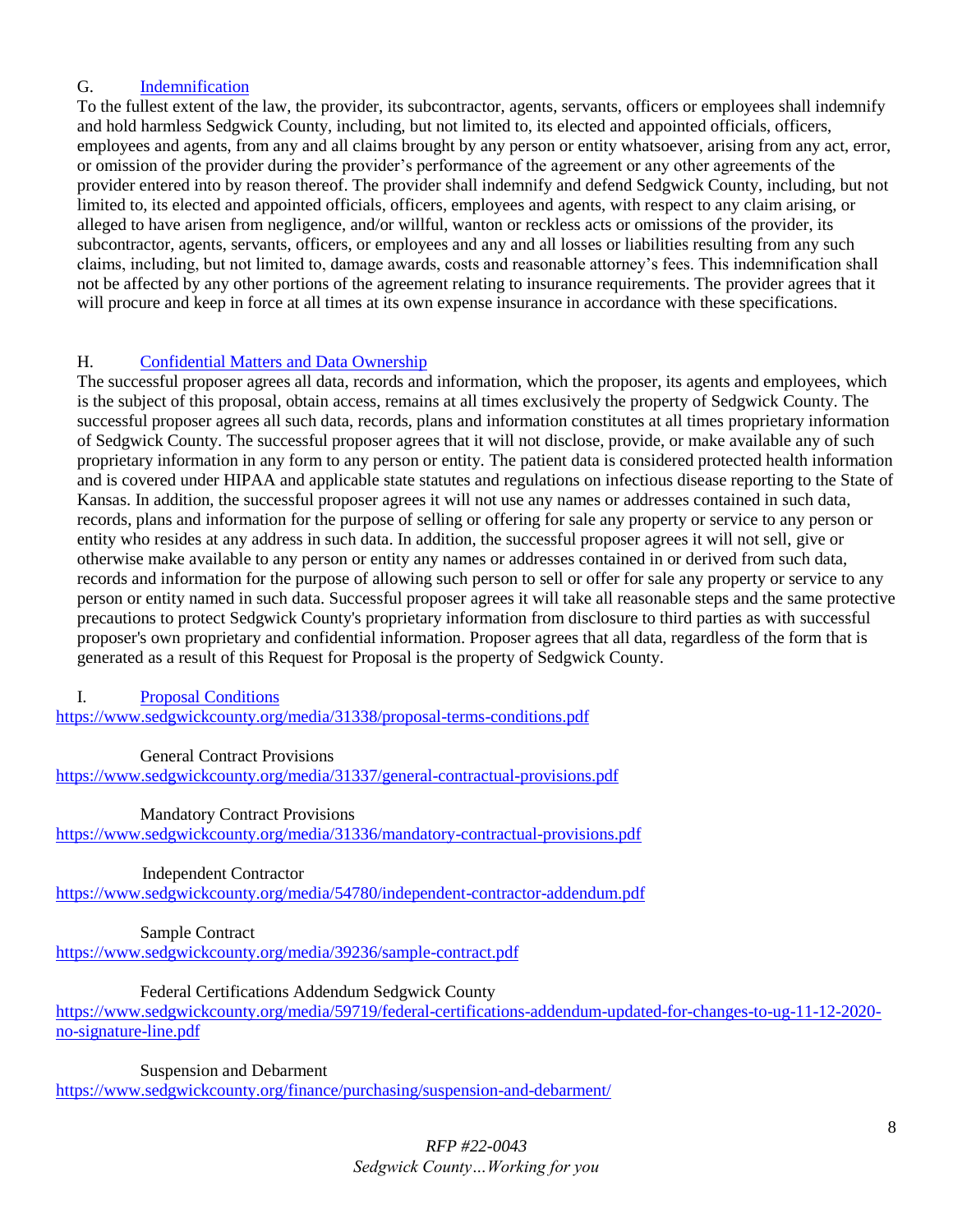# ARPA Exhibits F, G and H

<https://www.sedgwickcounty.org/media/61318/arpa-exhibits-f-h.pdf>

## Appendix C - Mandatory ARPA Contractual Provisions

<https://www.sedgwickcounty.org/media/61409/appendix-c-mandatory-arpa-contractual-provisions.pdf>

# <span id="page-8-0"></span>**VIII. [Required Response Content](#page-1-15)**

All proposal submissions shall include the following:

- 1. Firm profile: the name of the firm, address, telephone number(s), contact person, year the firm was established, and the names of the principals of the firm.
- 2. The firm's relevant experience, notably experience working with government agencies.
- 3. At minimum, three (3) professional references, besides Sedgwick County, with email addresses, telephone numbers, and contact persons where work has been completed within the last three (3) years.
- 4. Completed Scope of Work Checklist.
- 5. Completed Operations Form.
- 6. Submission of CLIA Certification and statement of laboratory reporting to Kansas Department of Health and Environment compliance with state regulation.
- 7. A disclosure of any personal or financial interest in any properties in the project area, or any real or potential conflicts of interest with members of the Sedgwick County Board of County Commissioners or county staff.
- 8. A description of the type of assistance that will be sought from county staff, including assistance required from the county to lessen the costs of this project.
- 9. Proof of insurance meeting minimum insurance requirements as designated herein.
- 10. Those responses that do not include all required forms/items may be deemed non-responsive.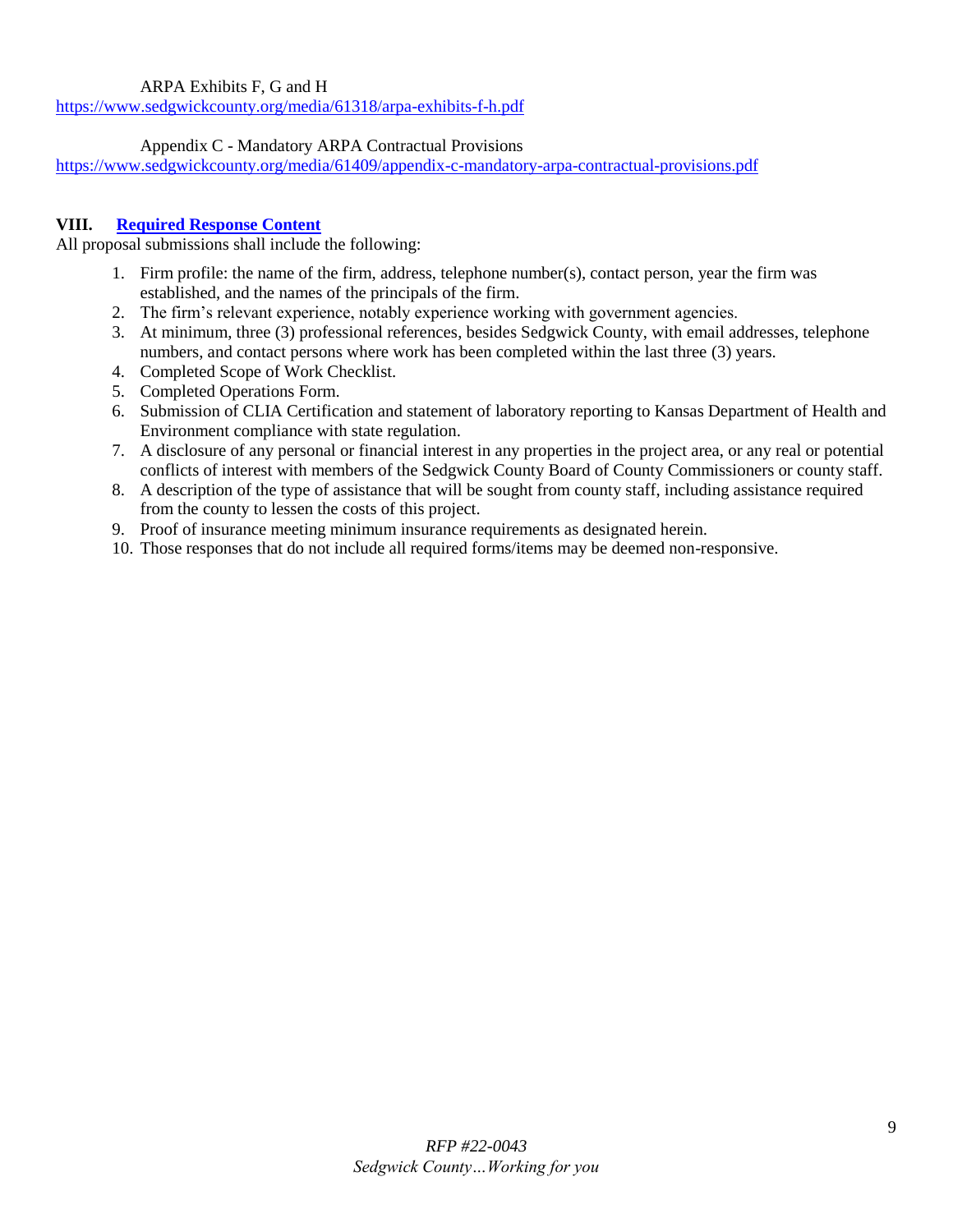### <span id="page-9-0"></span>**IX. [Response Form](#page-1-16)**

#### **REQUEST FOR PROPOSAL RFP #22-0043 LAB SERVICES FOR SARS-CoV-2 Testing**

The undersigned, on behalf of the proposer, certifies that: (1) this offer is made without previous understanding, agreement or connection with any person, firm, or corporation submitting a proposal on the same project; (2) is in all respects fair and without collusion or fraud; (3) the person whose signature appears below is legally empowered to bind the firm in whose name the proposer is entered; (4) they have read the complete Request for Proposal and understands all provisions; (5) if accepted by the county, this proposal is guaranteed as written and amended and will be implemented as stated; and (6) mistakes in writing of the submitted proposal will be their responsibility.

|                                                                                                                                            | NUMBER OF LOCATIONS_________________________ NUMBER OF PERSONS EMPLOYED_____________________________                                                                                                                                                                                                                                                                                             |  |
|--------------------------------------------------------------------------------------------------------------------------------------------|--------------------------------------------------------------------------------------------------------------------------------------------------------------------------------------------------------------------------------------------------------------------------------------------------------------------------------------------------------------------------------------------------|--|
|                                                                                                                                            | <b>TYPE OF ORGANIZATION:</b> Public Corporation __________ Private Corporation__________ Sole Proprietorship ________                                                                                                                                                                                                                                                                            |  |
|                                                                                                                                            |                                                                                                                                                                                                                                                                                                                                                                                                  |  |
|                                                                                                                                            | BUSINESS MODEL: Small Business ____________ Manufacturer ________________ Distributor _____________ Retail ___________                                                                                                                                                                                                                                                                           |  |
|                                                                                                                                            |                                                                                                                                                                                                                                                                                                                                                                                                  |  |
|                                                                                                                                            | Not a Minority-Owned Business: Minority-Owned Business: ________________________(Specify Below)                                                                                                                                                                                                                                                                                                  |  |
|                                                                                                                                            | African American (05) ________ Asian Pacific (10) ________ Subcontinent Asian (15) __________ Hispanic (20)                                                                                                                                                                                                                                                                                      |  |
|                                                                                                                                            | $\text{Mative American (25)}$ $\text{Other (30)}$ - Please specify $\text{Mink}$                                                                                                                                                                                                                                                                                                                 |  |
|                                                                                                                                            |                                                                                                                                                                                                                                                                                                                                                                                                  |  |
|                                                                                                                                            | Not Minority -Woman Owned (50) _______ African American-Woman Owned (55) ______Asian Pacific-Woman Owned (60)                                                                                                                                                                                                                                                                                    |  |
|                                                                                                                                            | Subcontinent Asian-Woman Owned (65) _____Hispanic Woman Owned (70) ______Native American-Woman Owned (75)                                                                                                                                                                                                                                                                                        |  |
|                                                                                                                                            |                                                                                                                                                                                                                                                                                                                                                                                                  |  |
|                                                                                                                                            | ARE YOU REGISTERED TO DO BUSINESS IN THE STATE OF KS: _____Yes ______No                                                                                                                                                                                                                                                                                                                          |  |
| UEI (UNIQUE ENTITY IDENTIFIER) NO.                                                                                                         |                                                                                                                                                                                                                                                                                                                                                                                                  |  |
| responsibility to check and confirm all addendum(s) related to this document by going to<br>www.sedgwickcounty.org/finance/purchasing.asp. | INSURANCE REGISTERED IN THE STATE OF KS WITH MINIMUM BEST RATING OF A-VIII: _____Yes _____No<br><b>ACKNOWLEDGE RECEIPT OF ADDENDA:</b> All addendum(s) are posted to our RFB/RFP web page and it is the vendor's                                                                                                                                                                                 |  |
|                                                                                                                                            | NO. _____, DATED ____________; NO. _____, DATED _________; NO. _____, DATED ___________                                                                                                                                                                                                                                                                                                          |  |
| delineated and detailed.                                                                                                                   | In submitting a proposal, vendor acknowledges all requirements, terms, conditions, and sections of this document. Proposal<br>submission format should be by order in which sections are listed throughout the document. All minimum and general requirements<br>should be specifically addressed and detailed in proposer's response. Exceptions to any part of this document should be clearly |  |
|                                                                                                                                            |                                                                                                                                                                                                                                                                                                                                                                                                  |  |
|                                                                                                                                            |                                                                                                                                                                                                                                                                                                                                                                                                  |  |

*RFP #22-0043 Sedgwick County…Working for you*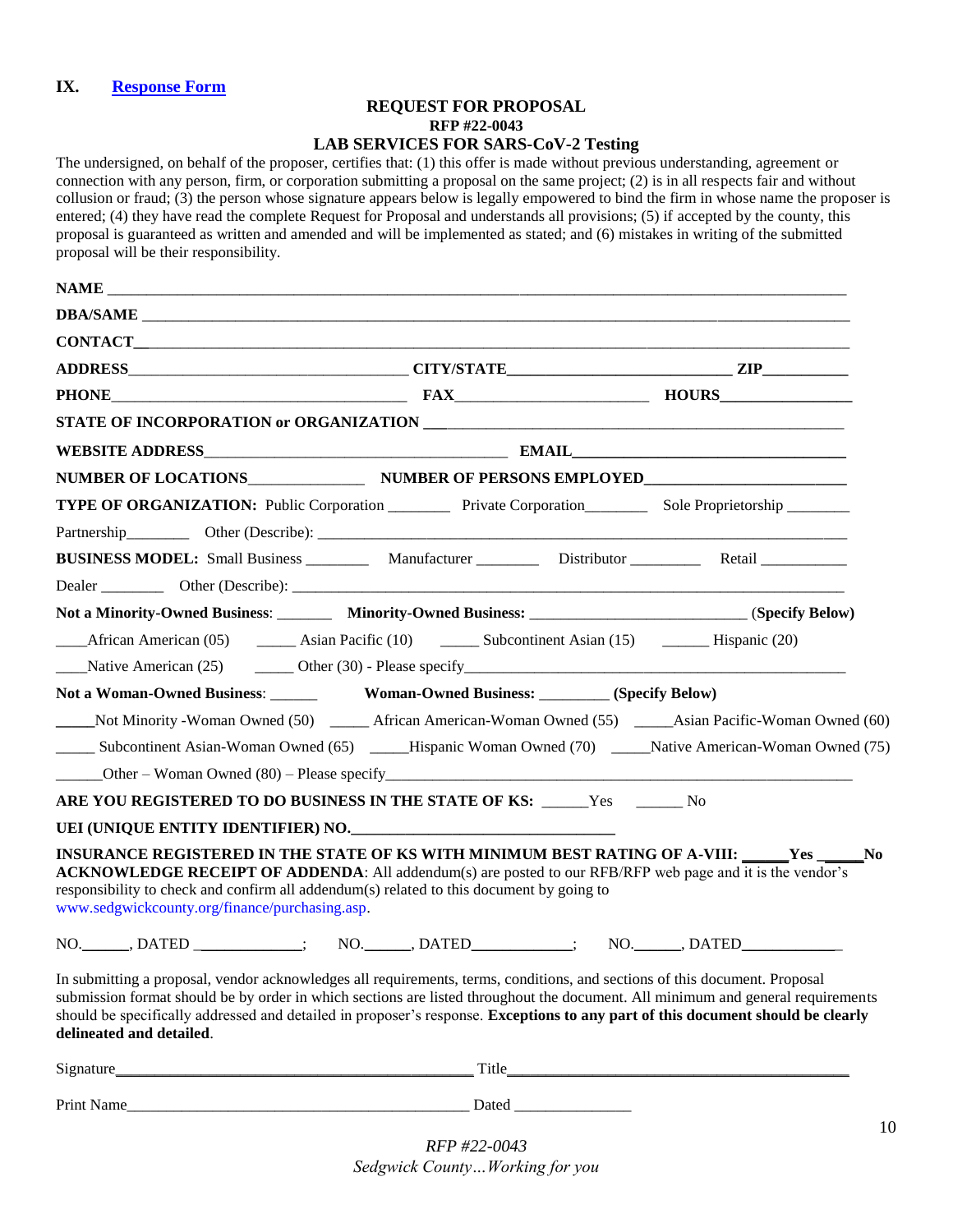# <span id="page-10-0"></span>**[Scope of Work Checklist](#page-1-17)**

| Item                                                                                                                                                                                                                                                                              | Respond "Yes" or "No" |
|-----------------------------------------------------------------------------------------------------------------------------------------------------------------------------------------------------------------------------------------------------------------------------------|-----------------------|
| Lab will process between $400 - 5{,}000$ samples per week for<br>SARS-CoV-2 testing and ability to rapidly adjust to fluctuating<br>levels of specimens for processing. SCHD will notify of the<br>need for laboratory services no less than two (2) business days<br>in advance. |                       |
| Lab will provide multiplex testing that includes SARS-CoV-2<br>and influenza A and B.                                                                                                                                                                                             |                       |
| Lab will provide confirmatory nucleic acid amplification testing<br>(such as PCR) for SARS-CoV-2.                                                                                                                                                                                 |                       |
| Lab will provide 24 hour turnaround time for results - from<br>sample collection to patient receiving result. If specimens are<br>collected on Saturday or Sunday, turnaround time for patients to<br>receive results will be by 6:00 pm on Monday.                               |                       |
| Lab will be responsible for picking up specimens for testing.                                                                                                                                                                                                                     |                       |
| Lab will be responsible for reporting to applicable federal and<br>state health authorities regarding test results.                                                                                                                                                               |                       |
| Lab will provide specimen kits for collection.                                                                                                                                                                                                                                    |                       |
| Lab will provide shipping containers with proper biohazard<br>labeling.                                                                                                                                                                                                           |                       |
| Lab will connect electronically to the Kansas Department of<br>Health and Environment/Kansas Health and Environmental<br>Laboratories for reporting.                                                                                                                              |                       |
| Lab will report invalid samples or processing to SCHD within<br>one $(1)$ day.                                                                                                                                                                                                    |                       |
| Lab runs samples daily Monday through Friday and can also run<br>on Saturday (upon request given five (5) business days in<br>advance).                                                                                                                                           |                       |
| Lab will provide electronic patient registration system for<br>patients to pre-register prior to arriving at the testing site.                                                                                                                                                    |                       |
| Lab will provide access to test results for all patients to SCHD.                                                                                                                                                                                                                 |                       |
| Lab will provide to SCHD the ability to electronically or<br>manually batch upload patient results to SCHD electronic health<br>record system, Athena.                                                                                                                            |                       |
| Lab staff will be available for technical issue resolution within<br>one business day for non-urgent and within one (1) hour for<br>urgent issues.                                                                                                                                |                       |
| Lab staff will attend planning and after action meetings with<br>SCHD with five (5) business day notice if non-urgent and<br>within one (1) business day if urgent.                                                                                                               |                       |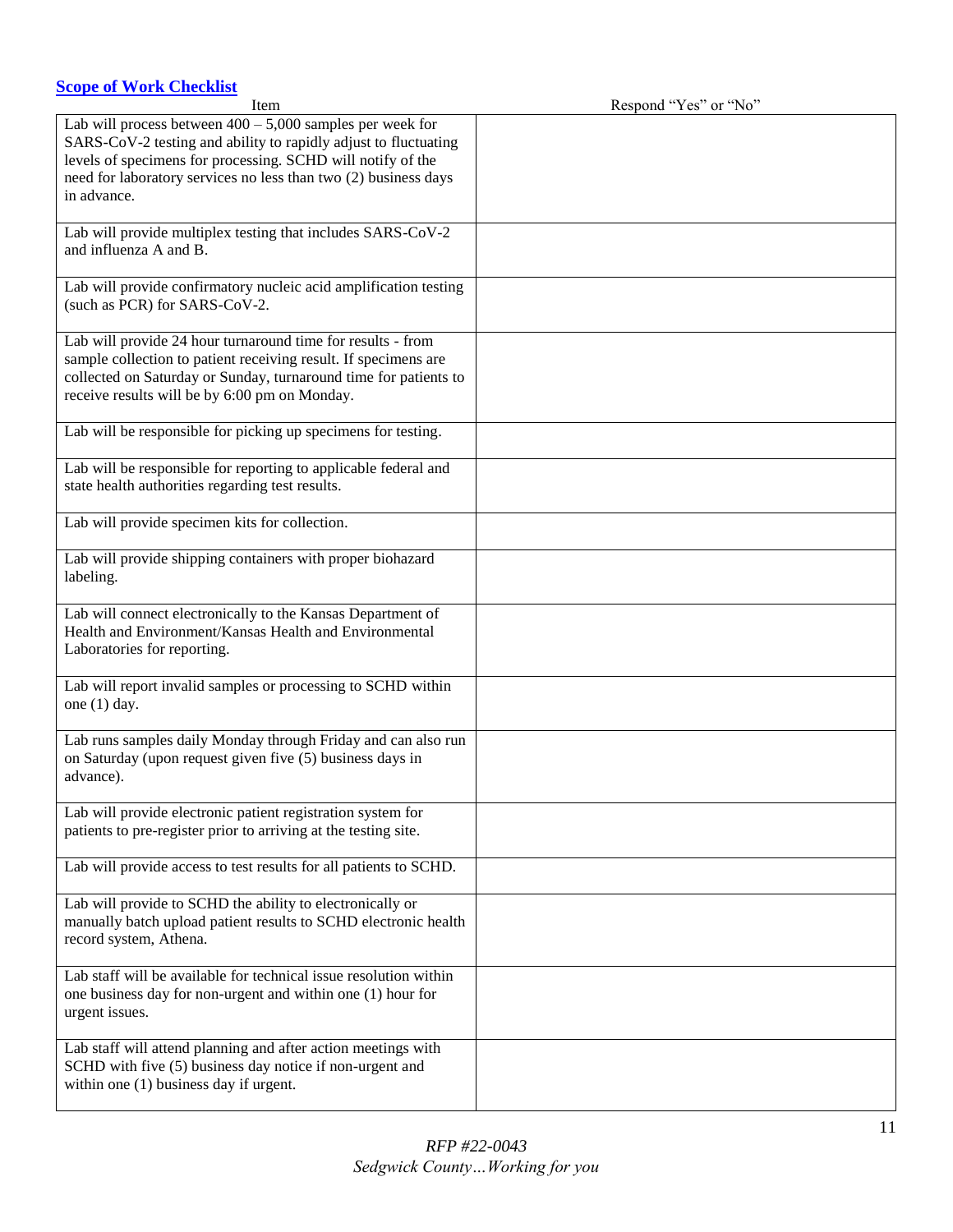# <span id="page-11-0"></span>**X. [Operations Form](#page-1-18)**

#### Submission of Operations Information

Hours of Operation (days and time):

Hours of Sample Collection (days and time):

Years in Business as a Laboratory:

Specimen Types Accepted for COVID Testing:

Testing Methods/Methodologies:

Average Turnaround Time of Results (from sample collection to patient receiving results):

Maximum Capacity/Throughput:

Weekly Cost Estimates:

| Number of Tests per Week | Cost |
|--------------------------|------|
| 400                      |      |
| 000,1                    |      |
| 2,500                    |      |
| 5,000                    |      |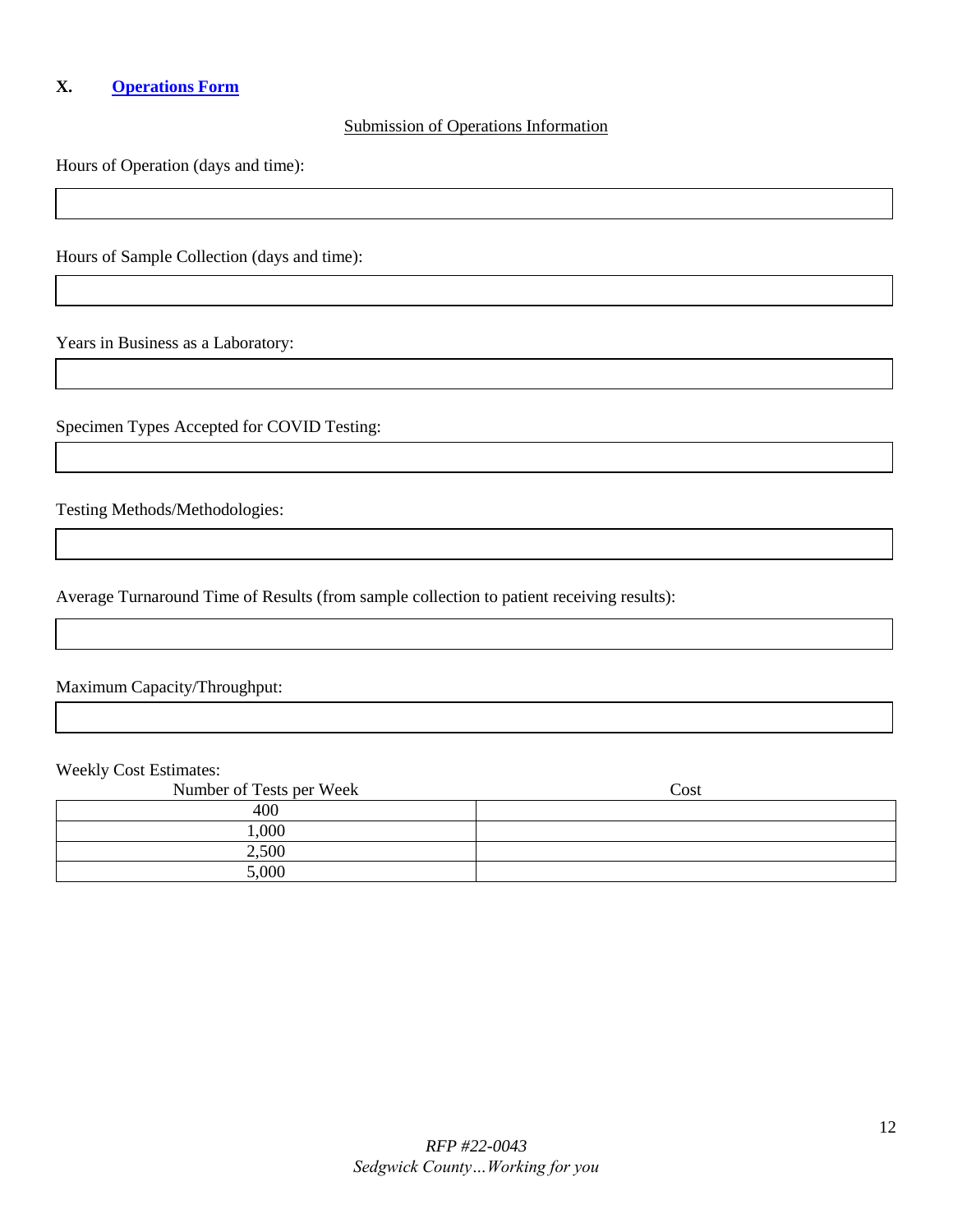## <span id="page-12-0"></span>**[HIPAA RULES](#page-1-19)**

# **BUSINESS ASSOCIATE ADDENDUM**

## **DEFINITIONS**

1.1 The following terms used in this Agreement shall have the same meaning as those terms in the HIPAA Rules: Breach, Data Aggregation, Designated Record Set, Disclosure, Health Care Operations, Individual, Minimum Necessary, Notice of Privacy Practices, Protected Health Information, Required By Law, Secretary, Security Incident, Subcontractor, Unsecured Protected Health Information, and Use.

#### Specific definitions:

(a) Business Associate. "Business Associate" shall generally have the same meaning as the term "business associate" at 45 CFR 160.103.

(b) Covered Entity. "Covered Entity" shall generally have the same meaning as the term "covered entity" at 45 CFR 160.103, and in reference to the party to this agreement, shall mean Sedgwick County.

(c) HIPAA Rules. HIPAA Rules" shall mean the Privacy, Security, Breach Notification, and Enforcement Rules at 45 CFR Part 160 and Part 164.

## **OBLIGATIONS AND ACTIVITIES OF BUSINESS ASSOCIATE**

#### **Business Associate agrees to:**

2.1 Not Use or Disclose Protected Health Information other than as permitted or required by the Agreement or as Required By Law;

2.2 Use appropriate safeguards and comply with Subpart C of 45 CFR Part 164 with respect to electronic Protected Health Information, to prevent Use or Disclosure of Protected Health Information other than as provided for by this Agreement;

2.3 report to covered entity any Use or Disclosure of Protected Health Information not provided for by the Agreement of which it becomes aware, including Breaches of Unsecured Protected Health Information as required at 45 CFR 164.410, and any Security Incident of which it becomes aware, as further provided for in Par. 12.1, *et seq.*;

2.4 mitigate, to the extent practicable, any harmful effect that is known to Business Associate of a Use or Disclosure of Protected Health Information by Business Associate in violation of the requirements of this Agreement;

2.5 in accordance with 45 CFR 164.502(e)(1)(ii) and 164.308(b)(2), if applicable, ensure that any Subcontractors that create, receive, maintain, or transmit Protected Health Information on behalf of the Business Associate agree to the same restrictions, conditions, and requirements that apply to the Business Associate with respect to such information;

2.6 make available Protected Health Information in a Designated Record Set to the Covered Entity as necessary to satisfy Covered Entity's obligations under 45 CFR 164.524;

2.7 make any amendment(s) to Protected Health Information in a Designated Record Set as directed or agreed to by the Covered Entity pursuant to 45 CFR 164.526 or take other measures as necessary to satisfy Covered Entity's obligations under 45 CFR 164.526;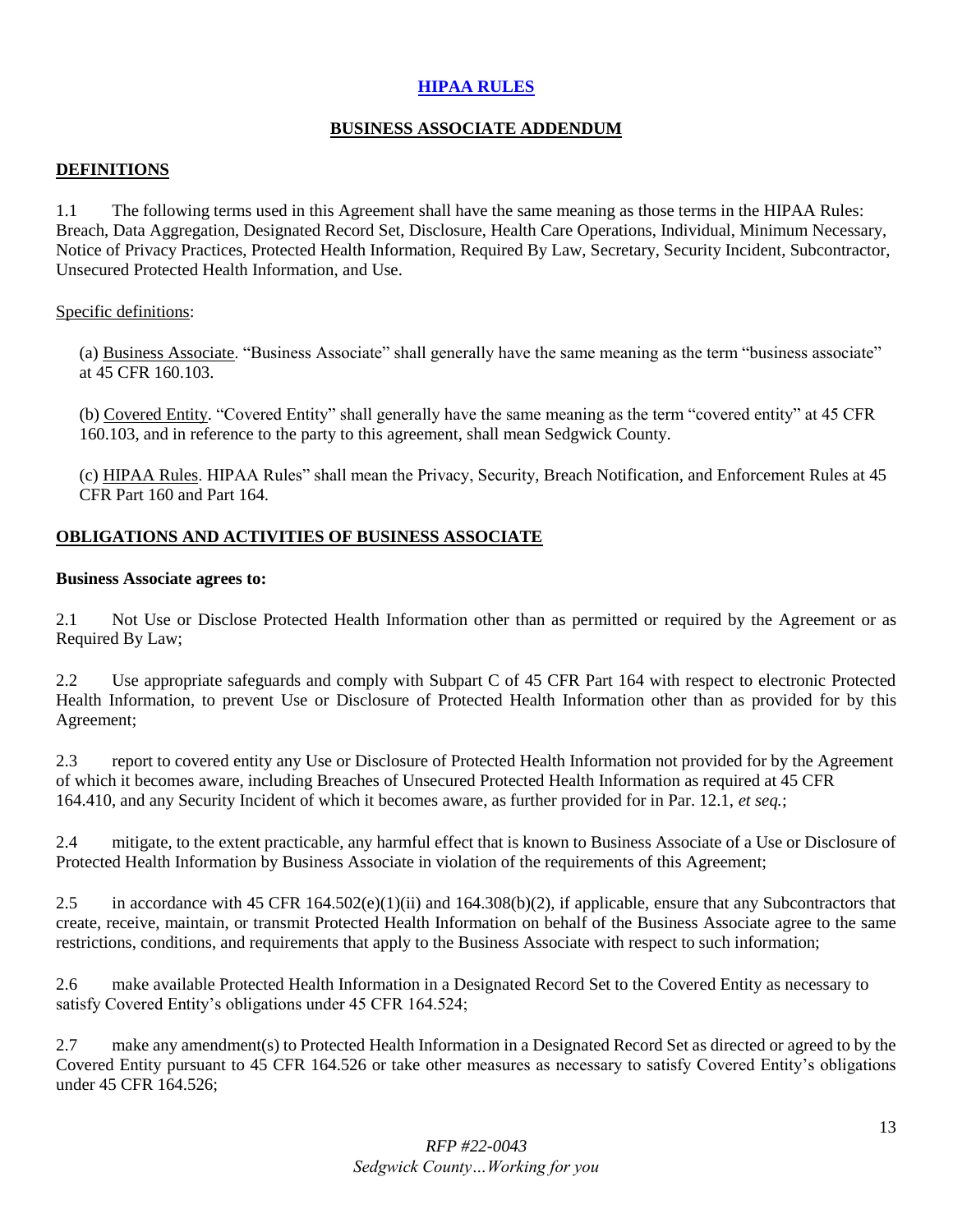2.8 make its internal practices, books, and records available to the Secretary for purposes of determining compliance with the HIPAA Rules; and

2.9 maintain and make available the information required to provide an accounting of Disclosures to the Covered Entity as necessary to satisfy covered entity's obligations under 45 CFR 164.528.

# **PERMITTED USES AND DISCLOSURES BY ASSOCIATE**

3.1 Except as otherwise limited in this Agreement, Business Associate may only Use or Disclose Protected Health Information on behalf of, or to provide services to, Covered Entity for the purposes of the contractual relationship, if such Use or Disclosure of Protected Health Information would not violate the Privacy Rule if done by Covered Entity or the Minimum Necessary policies and procedures of the Covered Entity.

# **SPECIFIC USE AND DISCLOSURE PROVISIONS**

4.1 Except as otherwise limited in this Agreement, Business Associate may Use Protected Health Information for the proper management and administration of the Business Associate or to carry out the contractual or legal responsibilities of the Business Associate.

4.2 Business Associate may Use or Disclose Protected Health Information as Required By Law.

4.3 Business Associate agrees to make Uses and Disclosures and requests for Protected Health Information consistent with Covered Entity's Minimum Necessary policies and procedures.

4.4 Business Associate may Disclose Protected Health Information for the proper management and administration of Business Associate or to carry out the legal responsibilities of the Business Associate, provided the Disclosures are Required By Law, or Business Associate obtains reasonable assurances from the person to whom the information is disclosed that the information will remain confidential and Used or further Disclosed only as Required By Law or for the purposes for which it was Disclosed to the person, and the person notifies Business Associate of any instances of which it is aware in which the confidentiality of the information has been Breached.

4.5 Business Associate may provide Data Aggregation services relating to the Health Care Operations of the covered entity.

4.6 Business Associate may Use Protected Health Information to report violations of law to appropriate Federal and State authorities, consistent with  $\S 164.502(i)(1)$ .

# **OBLIGATIONS OF COVERED ENTITY**

5.1 Covered Entity shall notify Business Associate of any limitation(s) in its Notice of Privacy Practices of Covered Entity in accordance with 45 CFR § 164.520, to the extent that such limitation may affect Business Associate's Use or Disclosure of Protected Health Information.

5.2 Covered Entity shall notify Business Associate of any changes in, or revocation of, permission by Individual to Use or Disclose Protected Health Information, to the extent that such changes may affect Business Associate's Use or Disclosure of Protected Health Information.

5.3 Covered Entity shall notify Business Associate of any restriction to the Use or Disclosure of Protected Health Information that Covered Entity has agreed to in accordance with 45 CFR § 164.522, to the extent that such restriction may affect Business Associate's Use or Disclosure of Protected Health Information.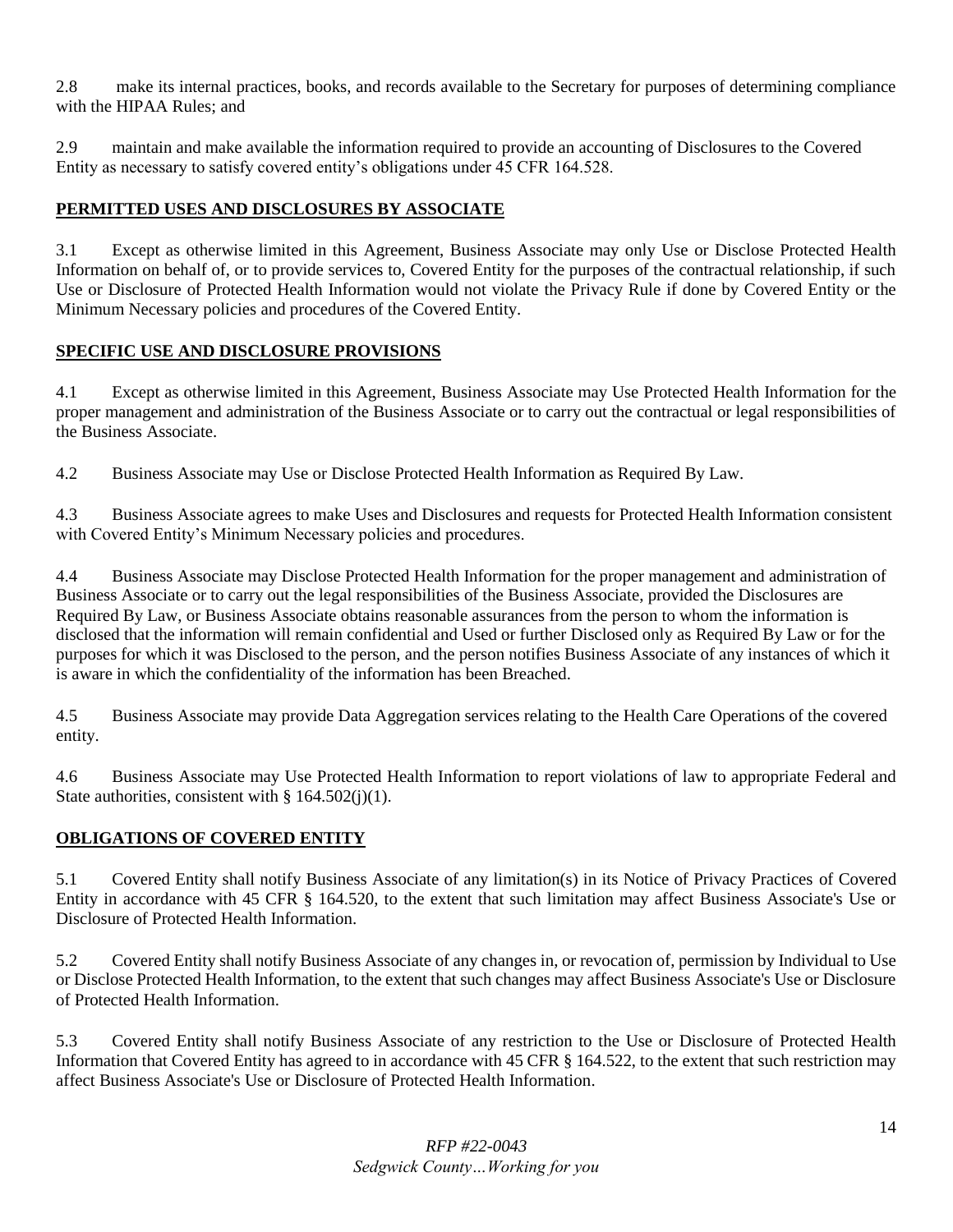# **PERMISSIBLE REQUESTS BY COVERED ENTITY**

6.1 Covered Entity shall not request Business Associate to Use or Disclose Protected Health Information in any manner that would not be permissible under Subpart E of 45 CFR Part 164 if done by Covered Entity. If necessary in order to meet the Business Associate's obligations under the Agreement, the Business Associate may Use or Disclose Protected Health Information for Data Aggregation, management and administrative activities, or contractual or legal responsibilities of Business Associate.

# **TERM**

7.1 *Term.* The Agreement shall be effective as of date of execution of the Agreement by the parties, and shall terminate when all of the Protected Health Information provided by Covered Entity to Business Associate, or created or received by Business Associate on behalf of Covered Entity, has been returned to Covered Entity or, at Covered Entity's option, is destroyed, or, if it is infeasible to destroy Protected Health Information, the protections are extended to such information, in accordance with the termination provisions in this Agreement.

# **MISCELLANEOUS**

8.1 A reference in this Agreement to a section in the HIPAA Rules means the section as in effect or as amended.

8.2 The Parties agree to take such action as is necessary to amend this Agreement from time to time as is necessary for Covered Entity to comply with the requirements of the HIPAA Rules.

8.3 Any ambiguity in this Agreement shall be resolved to permit Covered Entity to comply with the HIPAA Rules.

8.4 In addition to any implied indemnity or express indemnity provision in the Agreement, Business Associate agrees to indemnify, defend and hold harmless the Covered Entity, including any employees, agents, or Subcontractors against any actual and direct losses suffered by the Indemnified Party(ies) and all liability to third parties arising out of or in connection with any breach of this Agreement or from any negligent or wrongful acts or omissions, including failure to perform its obligations under the HIPAA Rules, by the Business Associate or its employees, directors, officers, Subcontractors, agents, or other members of its workforce. Accordingly, upon demand, the Business Associate shall reimburse the Indemnified Party(ies) for any and all actual expenses (including reasonable attorney's fees) which may be imposed upon any Indemnified Party(ies) by reason of any suit, claim, action, proceeding or demand by any third party resulting from the Business Associate's failure to perform, Breach or other action under this Agreement.

# **SECURITY RULE REQUIREMENTS**

9.1 Business Associate agrees, to the extent any Protected Health Information created, received, maintained or transmitted by or in electronic media, also referred to as electronic protected health care information, as defined by 45 CFR § 160.103, that it will only create, maintain or transmit such information with appropriate safeguards in place.

Business Associate shall therefore: implement administrative, physical, and technical safeguards that reasonably and appropriately protect the confidentiality, integrity and availability of the electronic protected health care information; ensure that any agent, including Subcontractors, to whom it provides such information shall agree to also implement reasonable and appropriate safeguards to protect the information; and report to the Covered Entity any Security Incident, as that term is defined by 45 CFR § 164.304, of which it becomes aware.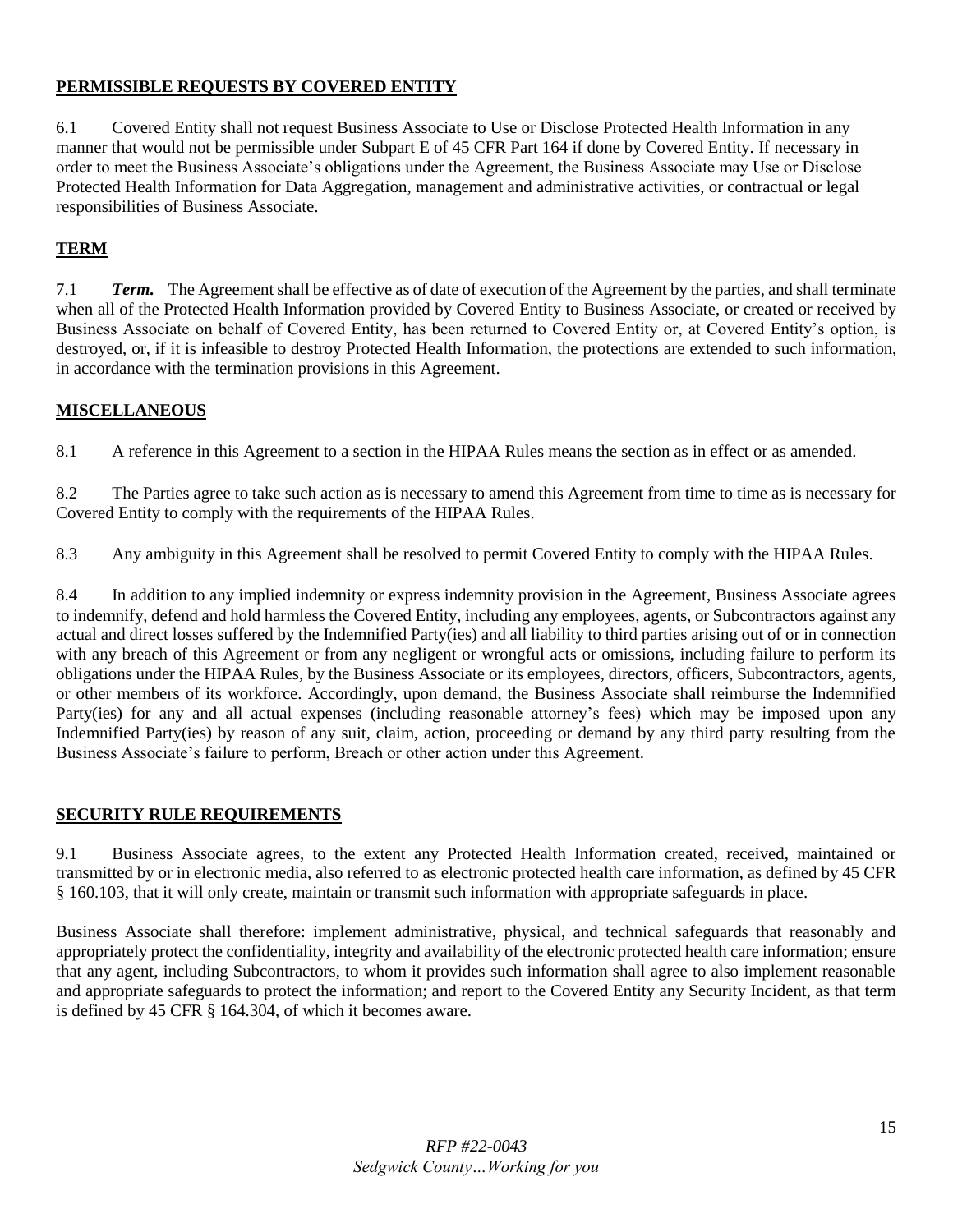### **TERMINATION**

10.1 Business Associate authorizes termination of this Agreement by Covered Entity, if Covered Entity determines Business Associate has violated a material term of the Agreement and Business Associate has not cured the breach or ended the violation within the time specified by Covered Entity.

#### **EFFECT OF TERMINATION**

11.1 Upon termination of this Agreement for any reason, Business Associate shall return to Covered Entity or, if agreed to by Covered Entity, destroy all Protected Health Information received from Covered Entity, or created, maintained, or received by Business Associate on behalf of Covered Entity, that the Business Associate still maintains in any form. Business Associate shall retain no copies of the Protected Health Information.

Provided however, Business Associate may retain Protected Health Information if necessary for management and administration purposes or to carry out its legal responsibilities after termination of the Agreement.

Upon termination of this Agreement for any reason, Business Associate, with respect to Protected Health Information received from Covered Entity, or created, maintained, or received by Business Associate on behalf of Covered Entity, shall:

retain only that Protected Health Information which is necessary for Business Associate to continue its proper management and administration or to carry out its legal responsibilities;

return to Covered Entity or, if agreed to by Covered Entity, destroy the remaining Protected Health Information that the Business Associate still maintains in any form;

continue to use appropriate safeguards and comply with Subpart C of 45 CFR Part 164 with respect to electronic Protected Health Information to prevent Use or Disclosure of the Protected Health Information, other than as provided for in this Section, for as long as Business Associate retains the Protected Health Information;

not Use or Disclose the Protected Health Information retained by Business Associate other than for the purposes for which such Protected Health Information was retained and subject to the same conditions set out at in this Agreement which applied prior to termination;

return to Covered Entity or, if agreed to by Covered Entity, destroy the Protected Health Information retained by Business Associate when it is no longer needed by Business Associate for its proper management and administration or to carry out its legal responsibilities; and

provided, however, that nothing in this section 11.1 shall apply in the case of PHI remaining in its possession which Business Associate determines it is not feasible to return or destroy. Business Associate shall extend the protection of this Agreement to such PHI and limit further uses and disclosure of such PHI.

The obligations of Business Associate under this Agreement shall survive the termination of this Agreement.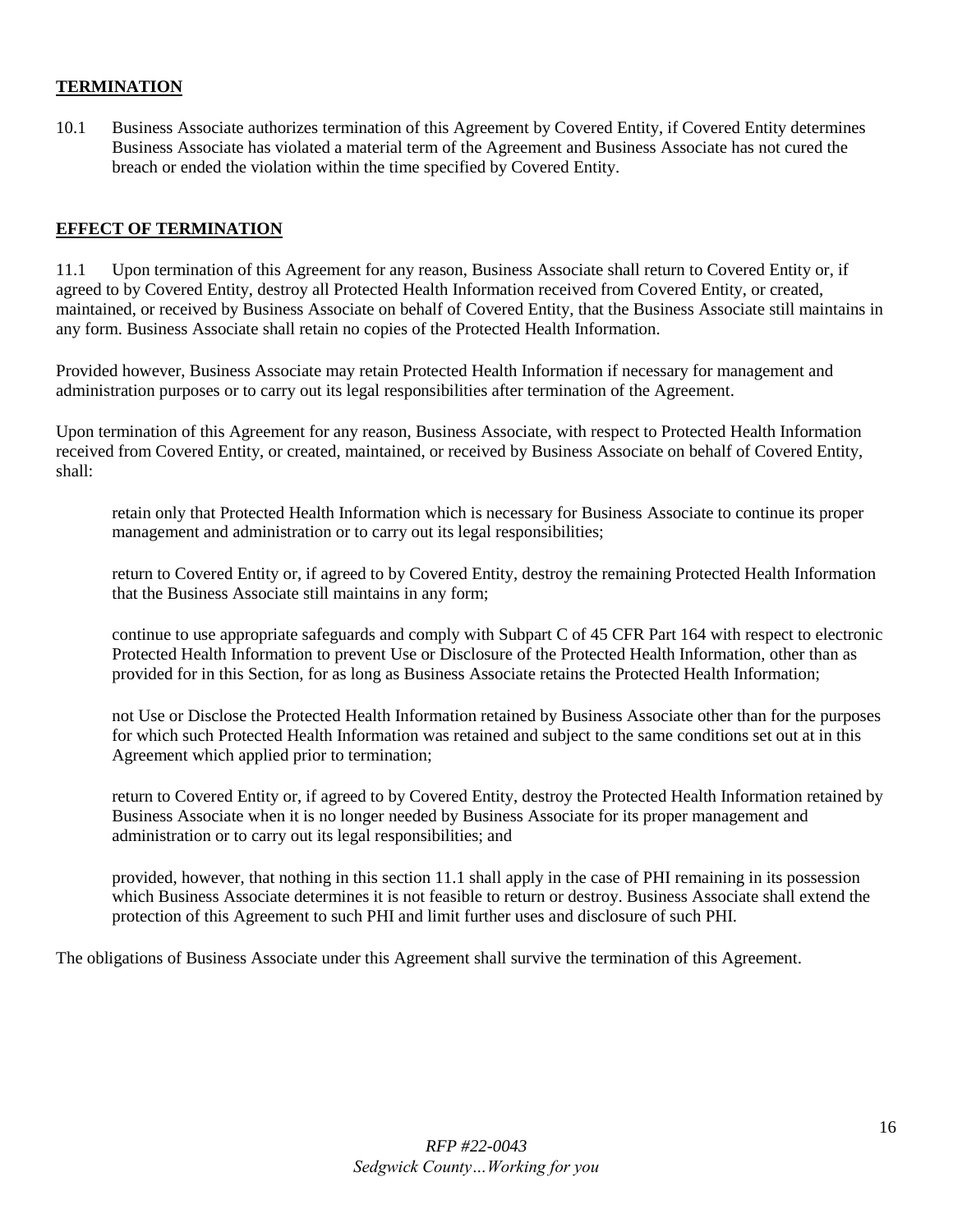### **NOTIFICATION OF BREACH**

12.1 To the extent Business Associate accesses, maintains, retains, modifies, records, stores, destroys, or otherwise holds, Uses, or Discloses Unsecured Protected Health Information, it shall, following the discovery of a Breach of such information, notify the Covered Entity of such Breach. Such notice shall include the identification of each Individual whose Unsecured Protected Health Information has been, or is reasonably believed by the Business Associate to have been, Used, accessed, acquired, or Disclosed during such Breach. The Business Associate shall provide the Covered Entity with any other available information that the Covered Entity is required to include in notification to the Individual under 45 C.F.R. § 164.404(c) at the time of the required notification to the Covered Entity, or as promptly thereafter as the information is available.

12.2 For purposes of this section, a Breach shall be treated as discovered by the Business Associate as of the first day on which such Breach is known to such Business Associate (including any person, other than the Individual committing the breach, that is an employee, officer, or other agent of such associate) or should reasonably have been known to such Business Associate (or person) to have occurred by the exercise of reasonable diligence.

12.3 Subject to section 12.4, all notifications required under this section shall be made without unreasonable delay and in no case later than 60 calendar days after the discovery of a Breach by the Business Associate involved in the case of a notification required under section 12.2. The Business Associate involved in the case of a notification required under section 12.2, shall have the burden of demonstrating that all notifications were made as required under this part, including evidence demonstrating the necessity of any delay.

12.4 If a law enforcement official determines that a notification or notice required under this section would impede a criminal investigation or cause damage to national security, such notification or notice shall be delayed in the same manner as provided under section 164.528(a)(2) of title 45, Code of Federal Regulations, in the case of a Disclosure covered under such section.

If a law enforcement official states to the Business Associate that any notification or notice would impede a criminal investigation or cause damage to national security, the Business Associate shall:

> (a) If the statement is in writing and specifies the time for which a delay is required, delay such notification or notice for the time period specified by the official; or

> (b) If the statement is made orally, document the statement, including the identity of the official making the statement, and delay the notification or notice temporarily and no longer than 30 days from the date of the oral statement, unless a written statement as described in (a) is submitted during that time.

## **PROHIBITION ON SALE OF ELECTRONIC HEALTH RECORDS OR PROTECTED HEALTH INFORMATION.**

13.1 Except as provided in section 13.2, the Business Associate shall not directly or indirectly receive remuneration in exchange for any Protected Health Information of an Individual unless the Covered Entity has obtained from the Individual, in accordance with section 164.508 of title 45, Code of Federal Regulations, a valid authorization that includes, in accordance with such section, a specification of whether the Protected Health Information can be further exchanged for remuneration by the entity receiving Protected Health Information of that Individual.

13.2. Section 13.1 shall not apply in the following cases:

(a) The purpose of the exchange is for public health activities (as described in section 164.512(b) of title 45, Code of Federal Regulations).

(b) The purpose of the exchange is for research (as described in sections 164.501 and 164.512(i) of title 45, Code of Federal Regulations) and the price charged reflects the costs of preparation and transmittal of the data for such purpose.